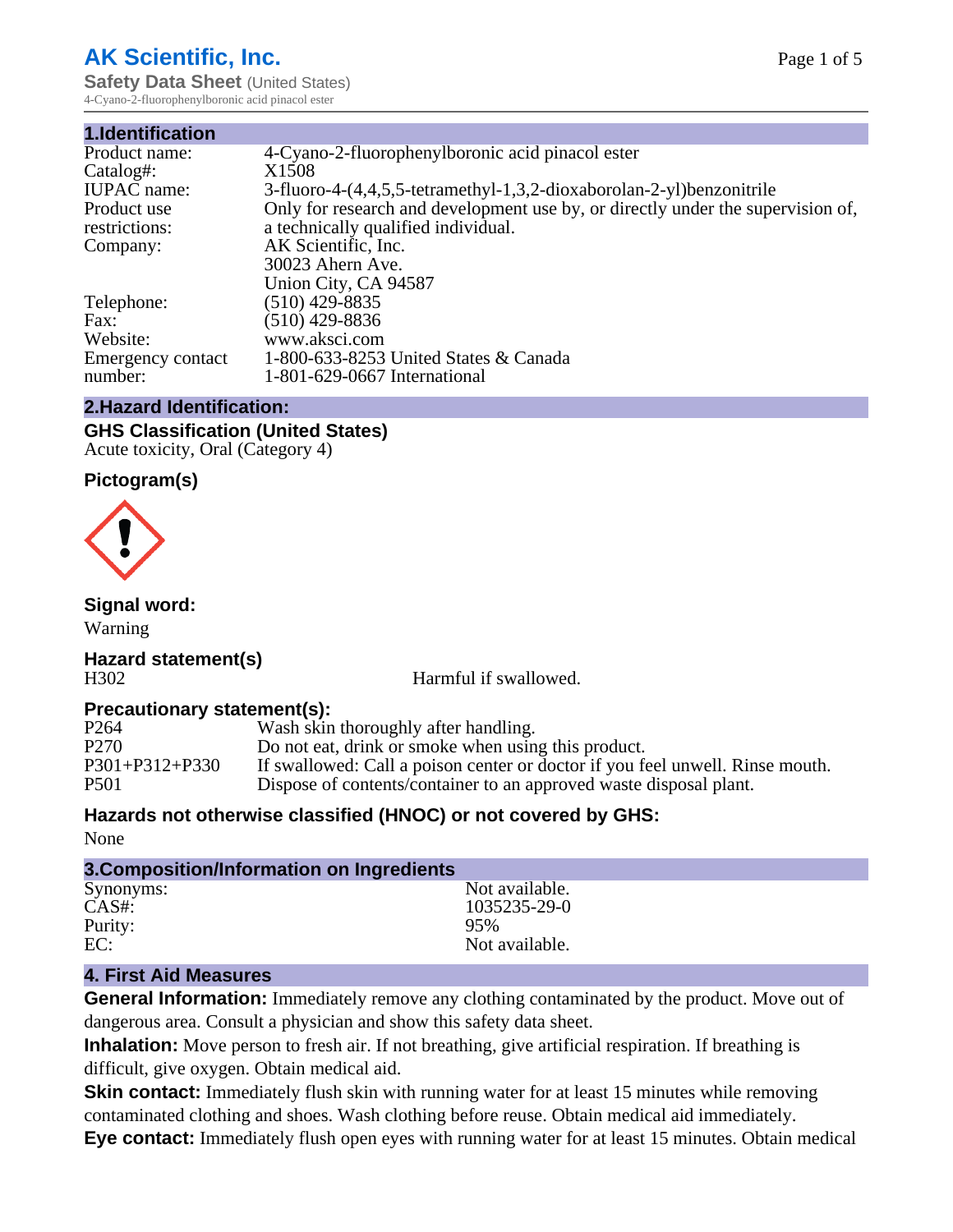#### aid immediately.

**Ingestion:** Do NOT induce vomiting without medical advice. Rinse mouth with water. Never administer anything by mouth to an unconscious person. Obtain medical aid immediately.

**Most important symptoms and effects, both acute and delayed:** No further information available. Please see sections 2 and 11.

**Indication of any immediate medical attention and special treatment needed:** No further information available.

## **5. Fire Fighting Measures**

**Suitable extinguishing media:** Use water spray, dry chemical, carbon dioxide, or chemical foam. **Specific hazards arising from the chemical:** Carbon oxides, Boron oxides, Hydrogen fluoride, Nitrogen oxides.

**Advice for firefighters:** As in any fire, wear a NIOSH-approved or equivalent, pressure-demand, self-contained breathing apparatus and full protective gear. During a fire, irritating and highly toxic gases may be generated by thermal decomposition or combustion.

### **6. Accidental Release Measures**

**Personal precautions, protective equipment and emergency procedures:** Wear protective equipment and keep unprotected personnel away. Ensure adequate ventilation. Remove all sources of ignition. Prevent further leak or spill if safe to do so. For personal protective equipment, please refer to section 8.

**Environmental precautions:** Do not let product enter drains, other waterways, or soil.

**Methods and materials for containment and cleaning up:** Prevent further leak or spill if safe to do so. Vacuum, sweep up, or absorb with inert material and place into a suitable disposal container. Consult local regulations for disposal. See section 13 for further disposal information.

#### **7. Handling and Storage**

**Precautions for safe handling:** Avoid contact with skin, eyes, and personal clothing. Wash hands thoroughly after handling. Avoid breathing fumes. Use only with adequate ventilation. Wear suitable protective clothing, gloves, and eye/face protection. Keep away from sources of ignition. Minimize dust generation and accumulation. Keep container tightly closed. Open and handle container with care. Do not eat, drink, or smoke while handling.

**Conditions for safe storage, including any incompatibilities:** Store in a tightly-closed container when not in use. Store in a cool, dry, well-ventilated area away from incompatible substances. Keep away from sources of ignition. ,Store long-term at 2-8°C.

## **8. Exposure Controls/Personal Protection**

#### **Exposure limits:**

OSHA PEL: Not available. NIOSH REL: Not available.<br>ACGIH TLV: Not available. ACGIH TLV:

**Appropriate engineering controls:** Avoid contact with skin, eyes, and clothing. Wash hands before breaks and immediately after handling the product. Facilities storing or utilizing this material should be equipped with an eyewash fountain. Use adequate general and local exhaust ventilation to keep airborne concentrations low.

## **Personal protection**

Eyes: Based on an evaluation of the eye or face hazards present, wear chemical splash-resistant safety glasses or goggles with side protection. A face shield may be appropriate in some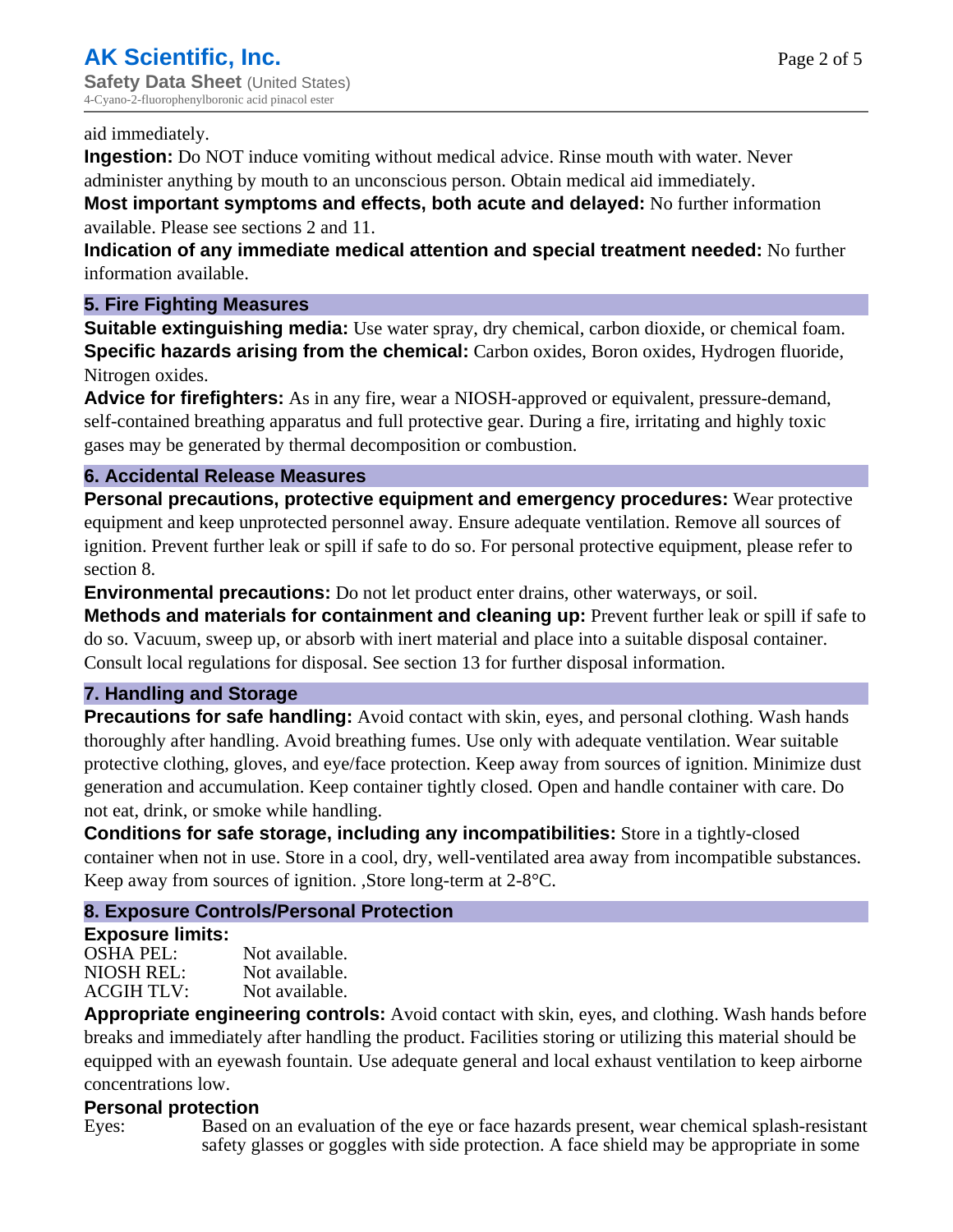|              | workplaces. Use eyewear tested and approved under appropriate government standards                     |
|--------------|--------------------------------------------------------------------------------------------------------|
|              | such as OSHA 29 CFR 1910.133 or EU EN166.                                                              |
| Hands:       | Wear gloves selected based on an evaluation of the possible hazards to hands and skin,                 |
|              | the duration of use, the physical conditions of the workplace, and the chemical resistance             |
|              | and physical properties of the glove material.                                                         |
|              | Skin and body: Protective clothing must be selected based on the hazards present in the workplace, the |
|              | physical environment, the duration of exposure, and other factors. No fabric can provide               |
|              | protection against all potential hazards; therefore it is important to select the appropriate          |
|              | protective clothing for each specific hazard. At the minimum, wear a laboratory coat and               |
|              | close-toed footwear.                                                                                   |
| Respiratory: | Respirators are not a substitute for accepted engineering control measures such as                     |
|              | enclosure or confinement of the operation, general and local ventilation, and substitution             |
|              | of less toxic materials. When respiratory personal protective equipment is appropriate                 |
|              | based on an assessment of respiratory hazards in the workplace, use a NIOSH- or                        |

CEN-certified respirator.

## **9. Physical and Chemical Properties**

| <b>Physical State:</b>            | Solid                 |
|-----------------------------------|-----------------------|
| Molecular Formula:                | C13H15BFNO2           |
| Molecular Weight:                 | 247.1                 |
| Odor:                             | Not available.        |
| pH:                               | Not available.        |
| <b>Boiling Point Range:</b>       | Not available.        |
| Freezing/Melting Point:           | Not available.        |
| <b>Flash Point:</b>               | Not available.        |
| <b>Evaporation Rate:</b>          | Not available.        |
| Flammability (solid, gas):        | Please see section 2. |
| Explosive limits:                 | Not available.        |
| Vapor Pressure:                   | Not available.        |
| Vapor Density:                    | Not available.        |
| Solubility:                       | Not available.        |
| <b>Relative Density:</b>          | Not available.        |
| Refractive Index:                 | Not available.        |
| Volatility:                       | Not available.        |
| <b>Auto-ignition Temperature:</b> | Not available.        |
| Decomposition Temperature:        | Not available.        |
| <b>Partition Coefficient:</b>     | Not available.        |
|                                   |                       |

## **10. Stability and Reactivity**

| Reactivity:                         | Not available.                                                                                     |
|-------------------------------------|----------------------------------------------------------------------------------------------------|
| Chemical stability:                 | Stable under recommended temperatures and pressures.                                               |
| Possibility of hazardous reactions: | Not available.                                                                                     |
| Conditions to avoid:                | Dust generation.                                                                                   |
| Incompatible materials:             | Strong oxidizing agents.                                                                           |
|                                     | Hazardous decomposition products: Carbon oxides, Boron oxides, Hydrogen fluoride, Nitrogen oxides. |

| <b>11. Toxicological Information</b>           |                                                     |
|------------------------------------------------|-----------------------------------------------------|
| RTECS#                                         | Not available.                                      |
| Acute toxicity:                                | Not available.                                      |
| Routes of exposure:                            | Inhalation, eye contact, skin contact, ingestion.   |
| Symptoms related to the physical, chemical and | Skin contact may result in inflammation             |
| toxicological characteristics:                 | characterized by itching, scaling, reddening,       |
|                                                | blistering, pain or dryness. Eye contact may result |
|                                                | in redness, pain or severe eye damage. Inhalation   |
|                                                | may cause irritation of the lungs and respiratory   |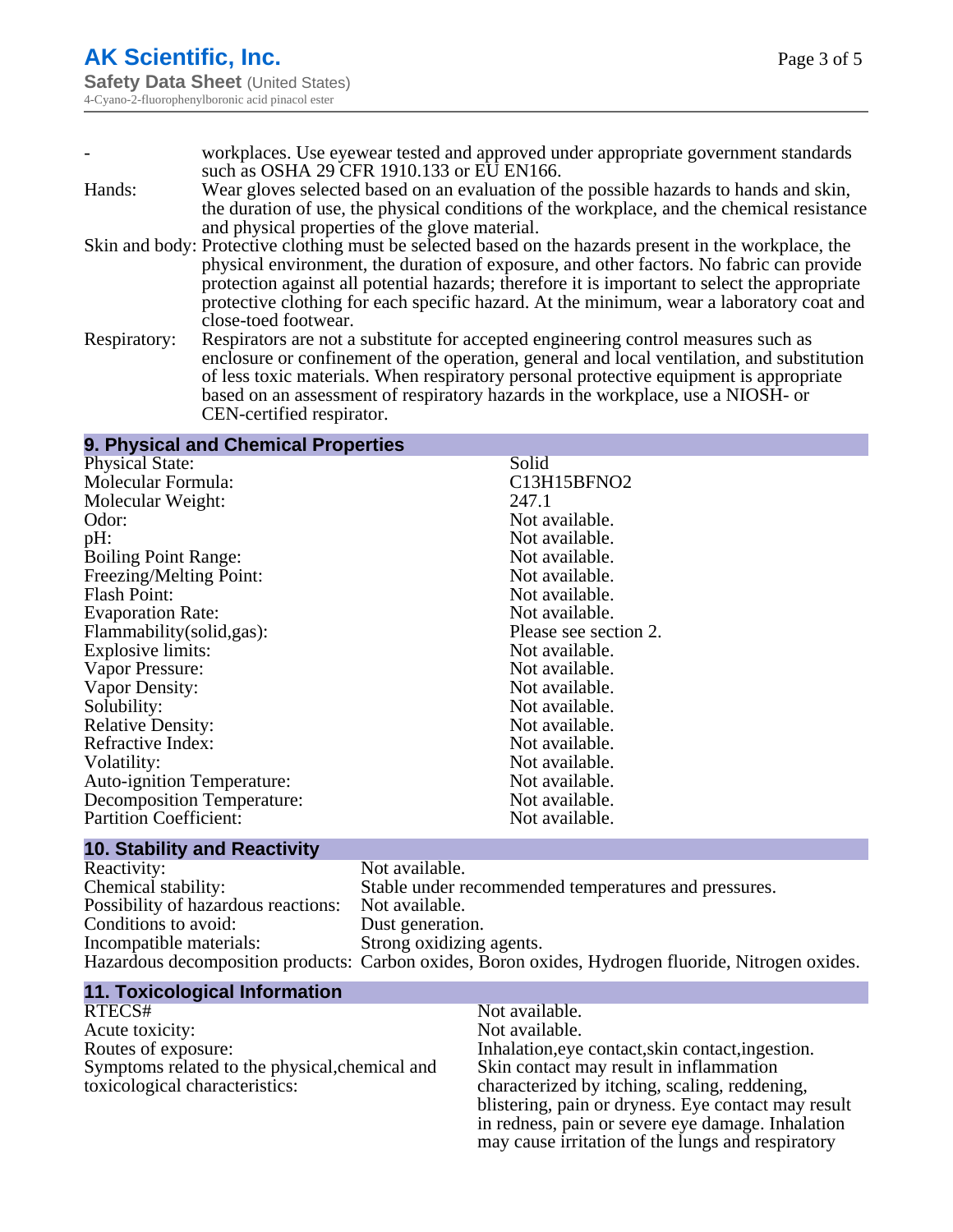system. Overexposure may result in serious illness or death.

#### **Carcinogenicity**

| IARC: | Not classified.                                                                                       |
|-------|-------------------------------------------------------------------------------------------------------|
| NTP:  | Not listed.                                                                                           |
| OSHA: | Not listed.                                                                                           |
|       | Acute toxic effects: Inflammation of the eye is characterized by redness, watering, and itching. Skin |
|       | inflammation is characterized by itching, scaling, reddening, or, occasionally,                       |
|       | blistering.                                                                                           |

#### **12. Ecological Information**

| Not available. |
|----------------|
| Not available. |
| Not available. |
| Not available. |
| Not available. |
|                |

#### **13. Disposal Considerations**

Disposal of waste: Chemical waste generators must determine whether a discarded chemical is classified as hazardous waste. US EPA guidelines for the classification determination are listed in 40 CFR 261.3. Additionally, waste generators must consult state and local hazardous waste regulations to ensure complete and accurate classification. Observe all federal, state and local regulations when disposing of the substance.

Disposal of packaging: Do not reuse containers. Dispose of as unused product.

| <b>14. Transportation Information</b>                                                 |                |  |
|---------------------------------------------------------------------------------------|----------------|--|
| <b>DOT (United States)</b>                                                            |                |  |
| UN number:                                                                            | Not hazmat     |  |
| Proper shipping name:                                                                 | Not available. |  |
| Transport hazard class:                                                               | Not available. |  |
| Packing group:                                                                        | Not available. |  |
| <b>IATA</b>                                                                           |                |  |
| <b>UN Number:</b>                                                                     | Not DG         |  |
| Proper shipping name:                                                                 | Not available. |  |
| Transport hazard class:                                                               | Not available. |  |
| Packing group:                                                                        | Not available. |  |
| $\mathbf{A} = \mathbf{B}$ and $\mathbf{A} = \mathbf{A}$ and $\mathbf{A} = \mathbf{A}$ |                |  |

#### **15. Regulatory Information TSCA (United States)**

This product is NOT on the EPA Toxic Substance Control Act (TSCA) inventory. The product is supplied solely for use in research and development by or under the supervision of a technically qualified individual as defined in 40 CFR § 720 et seq. The health risks have not been fully determined. Any information that is or becomes available will be supplied on the SDS.

| California Proposition 65: | Not Available |  |
|----------------------------|---------------|--|
| <b>NFPA Rating:</b>        | Health:       |  |
|                            | Flammability: |  |
|                            | Instability:  |  |
|                            |               |  |

## **16. Additional Information**

Revision Date: 01/15/2020